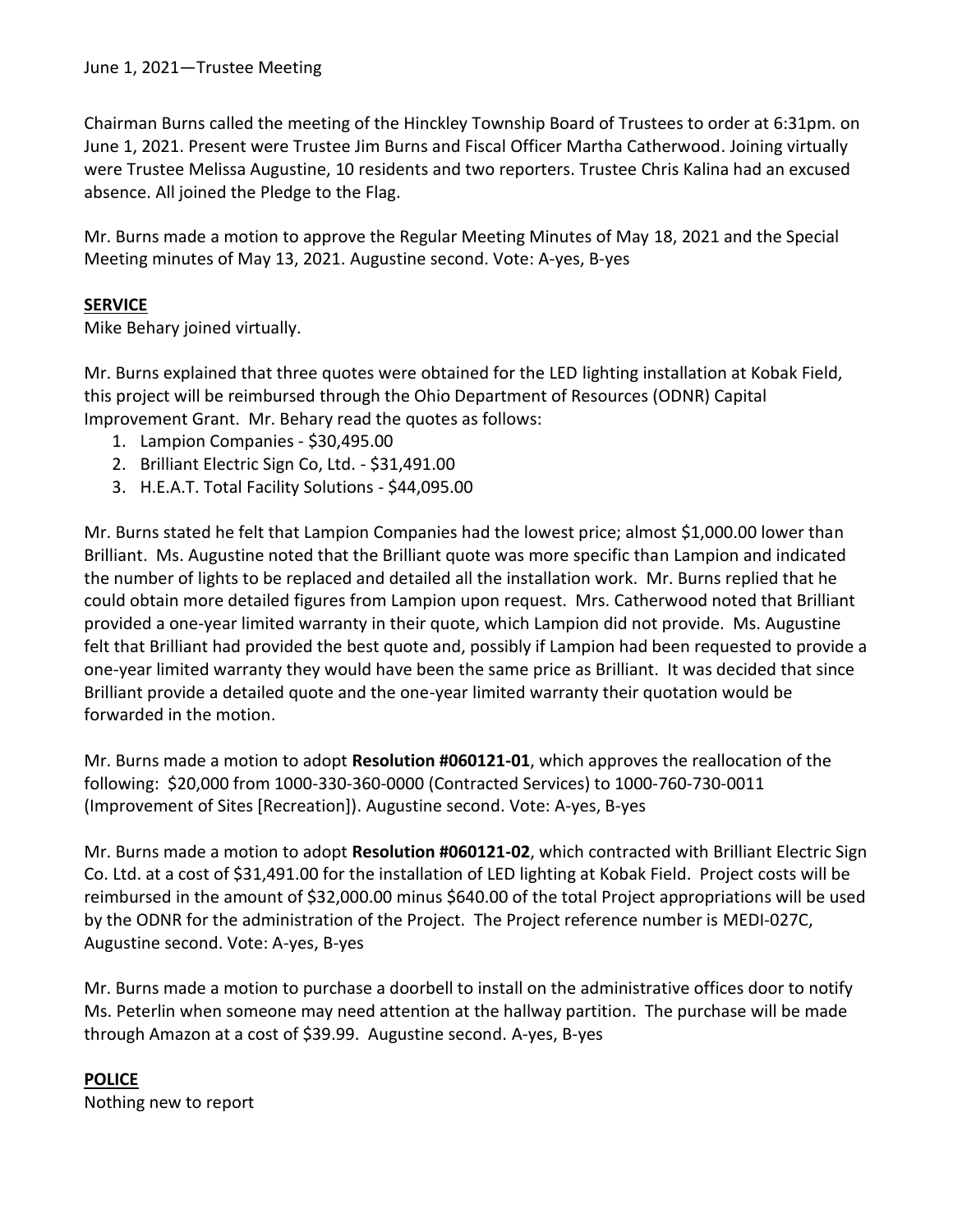### **FIRE**

Chief Grossenbaugh joined virtually.

Ms. Augustine made a motion to amend the May 18, 2021 motion to approve training at the **University of Akron** at a total cost not to exceed **\$550.00**, as follows:

- Lieutenant Thomas and Firefighter/Paramedic Higginbotham October 4, 2021
- Chief Grossenbaugh and Firefighter/Paramedic Mordowski October 5, 2021
- Firefighter/Paramedic Blair October 6, 2021

Burns second. Vote: A-yes, B-yes

Ms. Augustine made a motion for an appropriation of \$425.00 for the installation of vehicle chargers and \$4,234.32 for radio headsets for a total cost of \$4,659.32 **through B & C Communications**. Burns second. Vote: A-yes, B-yes

Ms. Augustine made a motion to adopt **Resolution #060121-03**, approving the purchase of three sets of turnout gear through **Fire Safety Services** for a total cost of \$9,285.00. Burns second. Vote: A-yes Byes

Ms. Augustine made a motion for appropriations of \$1,3 for repairs to the tanker through **W.W.Williams**. Burns second. Vote: A-yes, B-yes

#### **CEMETERY**

Mr. Burns motioned to adopt **Resolution 060121-04**, which approves the authorization of a cemetery deed for non-resident John (Etta) Zemaitis in accordance with the Hinckley Township 2021 Organizational Meeting Minutes. Augustine second. Vote: A-yes, B-yes

The Trustees will sign the deed the next day due to Mr. Burns being the only Trustee attending in person.

#### **TRUSTEES**

Since the zoning department members wear street clothes lacking Township identification a request for reflective safety vests was suggested by Trustee Kalina via email.

Ms. Augustine made a motion to purchase three reflective safety vests through **Ackmera Custom Apparal** at a cost of \$75.00 (\$25.00/each). Burns second. A-yes, B-yes

The Trustees tabled the request for the Annual Complete Managed Security services through Light House Solutions pending further research.

Ms. Augustine thanked all those who made the recent Memorial Day Parade a success, especially the Service, Police and Fire Department members for all their work.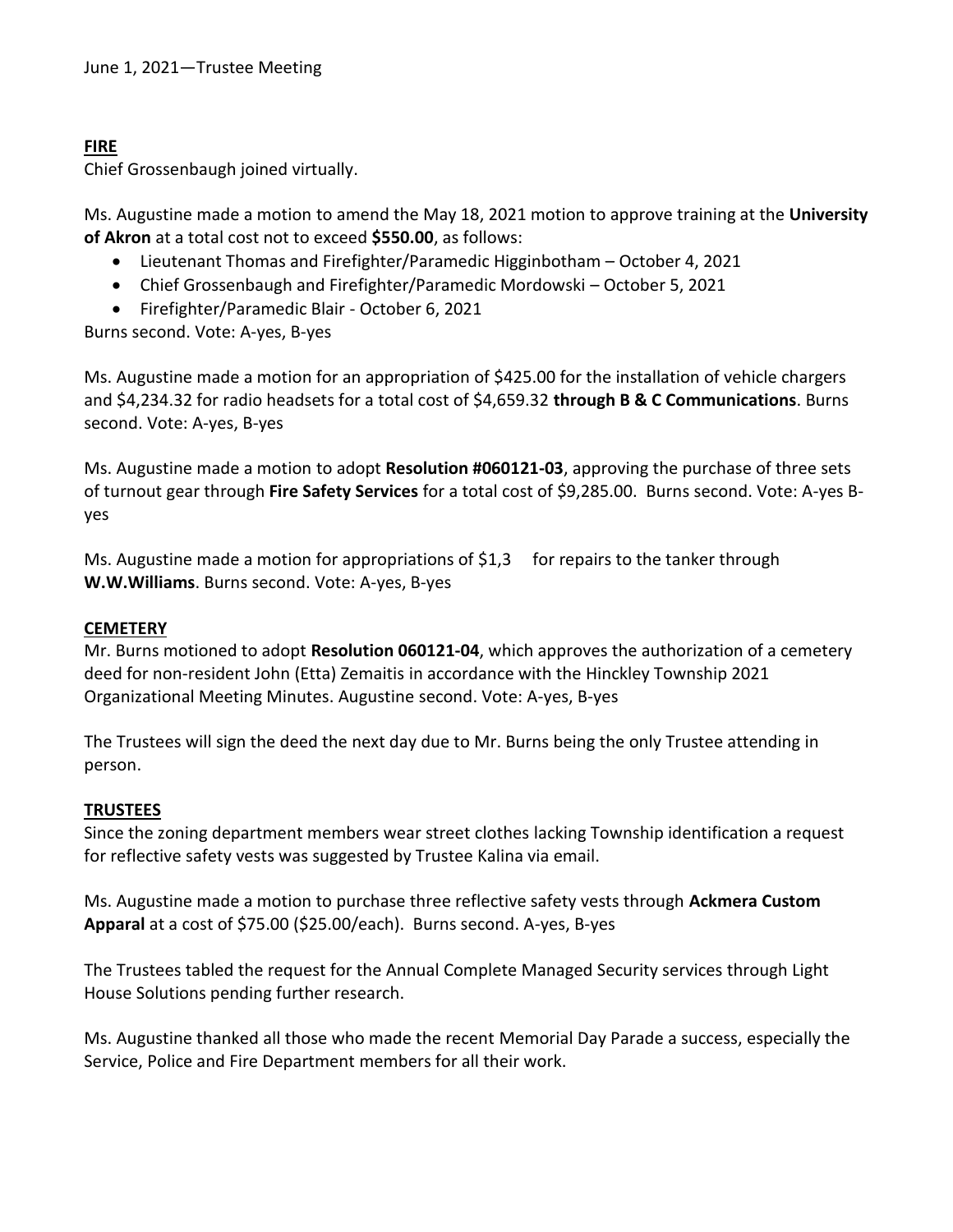Ms. Augustine stated she had spoken to Assistant Medina County Prosecutor Mike Lyons and was informed that upcoming meetings can be hybrid (in-person and virtual), but that virtual viewers may only watch the meeting and are unable to participate.

Due to complaints about the absence of enough landscape buffering from Center Road and construction at Redwood Falls subdivision, Ms. Augustine has obtained information that there is to be thousands of dollars of additional landscaping added between the home closest to Center Road and the street view on the east side near the development entrance.

Based on a successful meeting with Kimble, Ms. Augustine wanted residents to know that those customers with narrow driveways may contact Kimble directly to make an on-site visit to assess the driveway and garbage container placement. She added that due to the Memorial Day holiday, pickup will be on Saturday, rather than Friday.

Mr. Burns discussed the Gibson property donation and that there is interest from the Cleveland Metroparks to steward the property, though after further conversations with Mr. Gibson he would like some form of Township involvement with the property if possible. Mr. Burns added that the Bacik and Kopchek properties will be assessed by the West Creek Conservancy group as to possible conservation stewardship. The Arborcrest HOA may also be interested in the Bacik property, but details still need to be worked out.

Mr. Burns read the three bids for the energy efficiency upgrade to the old fire station east wall, they were as follows:

Crown Commercial Construction - \$64,559.00 Rycon Construction, Inc. - \$57,600.00 ATWW Inc. - \$56,497.48

. Mr. Burns stated that after conversation with the Medina County Prosecutors Office all three bids need to be rejected due to the fact that they exceed \$50,000.00 and the project was not competitively bid. He added that the project architect had indicated a project estimate of approximately \$44,000, it is likely the bid submissions reflect higher than normal material costs due to COVID. Mr. Burns recommended tabling the project to see if costs go down in a few months and then competitively bidding the energy efficiency upgrade in the fall. Ms. Augustine agreed.

Mr. Burns reported that the newly installed septic system is up and running and needs grading and seeding to achieve full project completion.

The Trustees signed a Title plat noting the addition of the upcoming Forest Drive cul-de-sac addition.

In conclusion Mr. Burns referred interested parties to look on the Rocky River Watershed Partnership website for information on an upcoming river clean-up event.